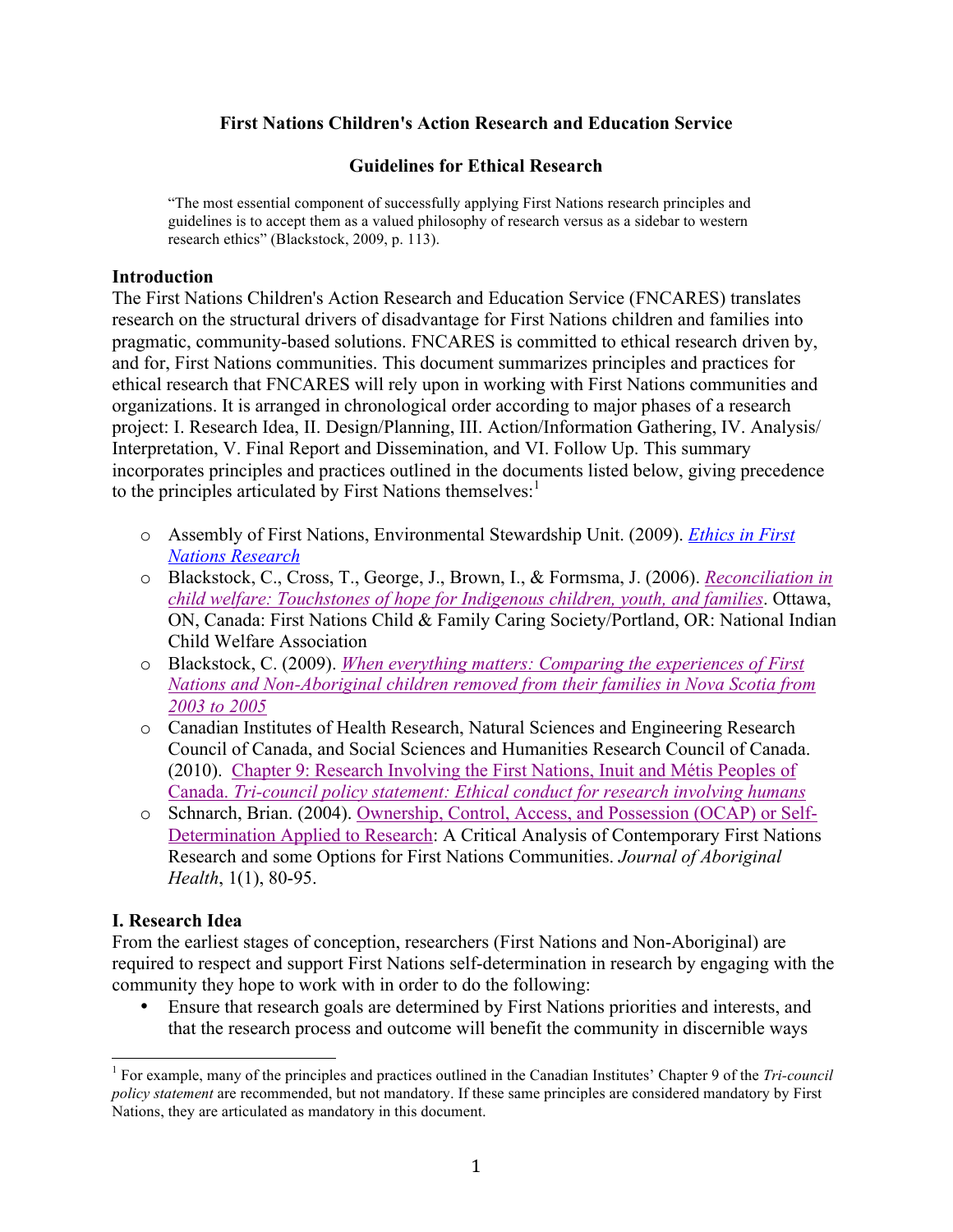- Ensure that the research will enhance the community's capacity to maintain their culture, language and identity as First Nations
- Establish relationships and communication practices that promote mutual trust and enable that community to be involved as partners in the research throughout each phase to the level they desire
- Undertake measures (including financial support) to identify and support the participation of Elders and other recognized knowledge holders to assist in research idea formation and guidance through all phases of the project
- Researchers must ensure non-discrimination by "respect [ing] First Nations ontology and practice, and view[ing] it on equal footing to Western knowledge" (Blackstock, 2009, p. 112)
- Identify research goals and appropriate collaborations or partnerships
- Ensure knowledge of local research ethics guidelines and processes, as well as community and cultural "protocols and customs for establishing a consensual research process" *(*Assembly of First Nations, 2009, p. 10)
- Be attentive to the diversity within and among First Nations communities, and ensure that researchers who are not insiders in the community take responsibility for learning as much as they can about that community, from credible community sources and literature, and be open to guidance from members of that community (without burdening the community).

# **II. Design/Planning**

Before proceeding to the design phase, researchers must ensure free, informed and ongoing communal consent for further development of the project. This involves consent from local leadership and governing authorities, and any partners or collaborators identified during the Research Idea phase. Once consent is received, researchers must:

- Ensure that First Nations distinct worldviews, knowledge systems and codes of research practice are integrated into the design of the project, and carried throughout all phases
- Identify local research ethics and processes; note any discrepancies between the community's customs and codes of research practices and institutional policy and negotiate, with community, how these discrepancies will be resolved. 2
- Acknowledge the unique status of First Nations as nations, and the implications of their inherent, Constitutional and treaty rights for the research. First Nations collectively own their cultural knowledge/data/information, and researchers must negotiate, with the community, ownership and property rights of any materials flowing from the research
- Jointly determine the various responsibilities and roles of the researchers, community and all collaborators for carrying out the project, including community's role in analysis/interpretation of data and review of reports and publications prior to dissemination
- Jointly determine what role the community will play in the analysis/interpretation of data, and in the review, report and dissemination of research findings
- Consult with community about how participants will be approached and compensated, and how language and cultural differences will be accommodated

<sup>&</sup>lt;sup>2</sup> Researchers bound by the Tri-council Policy must ensure "that, at minimum, the provisions of [the] Policy are followed" (Canadian Institutes, 2010, p. 103)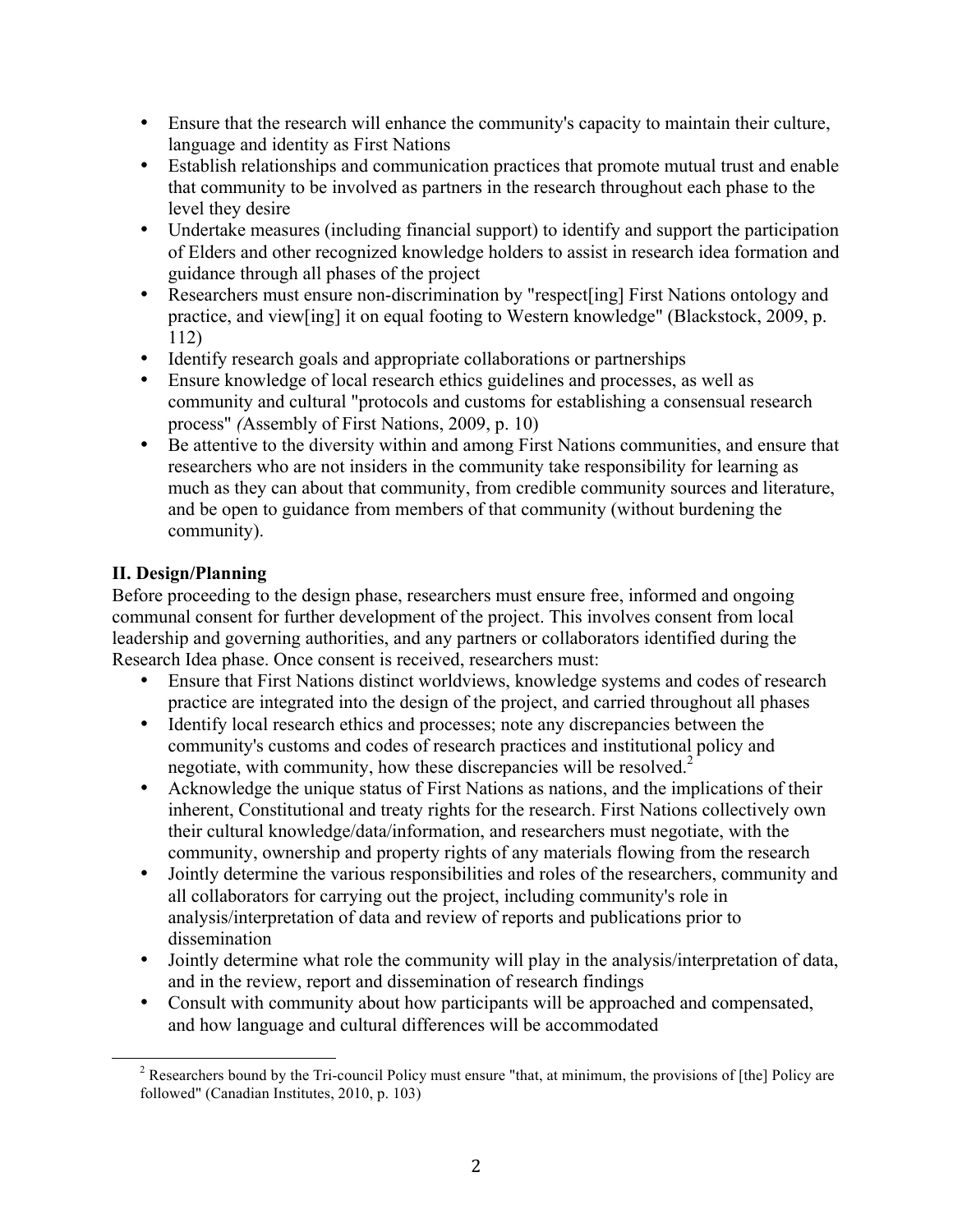- Consult with community about how the information will be disseminated, and agree on how contributions will be acknowledged
- Discuss and agree on how the information or data collected will be used, and ensure that the community has full access to information and data
- Ensure that protocols are in place for First Nations communities and organization to "manage and make decisions regarding access to their collective information" (Schnarch, 2004, p. 81); "community level data and statistics should not be released without the explicit permission of community authorities" (Assembly of First Nations, 2009, p. 12)
- Decide how privacy and confidentiality of information collected will be ensured on both the individual and the collective level; "research design must safeguard participant privacy and include measures to protect the confidentiality of any data collected" (Canadian Institutes, 2010, p. 127)
- Commit to building local capacity for research through training to enhance skills of research personnel in research methods, project management, ethical review and oversight, etc. (Canadian Institutes, 2010, p. 125)
- Clarify how findings will be made accessible to the community, i.e., language, format, etc.
- Write up a Research Agreement that specifies the terms and undertakings of both the researcher(s) and community before individual participants are approached; the Research Agreement will be used by Research Ethics Boards (REBs) to provide context and reference points for review and approval
- Once design is in place, seek ethics reviews from institutional REBs and from community REBs (where they exist). At this point, researchers must advise institutional REBs on the plan for community engagement, and provide evidence that the plan is appropriate in one or more of the following ways: a) preliminary formal Research Agreement (as above); b) "a written decision or document of an oral decision taken in a group setting to approve of decline further participation"; c) "a written summary of advice from a culturally informed advisory group or ad hoc committee." If a researcher has "an ongoing relationship with a community, a letter from formal or customary leaders may signal approval and suffice" (Canadian Institutes, 2010, p. 121)
- Write a memorandum of understanding (MOU) between the institution of the researchers and the community that outlines the "possession agreement," which "covers the control and use of data and human biological materials collected over the course of the research" (Canadian Institutes, 2010, p. 118)

## **III. Action/Information Gathering**

Prior to information gathering, participants must be fully informed of the following: how their privacy will be protected, how information will be used, who will have access to information, how data will be shared, and if there is compensation for participation (e.g., transportation costs covered, share of royalties). Researchers must also:

- Ensure that there is "free, informed and ongoing consent from individual participants" (Canadian Institutes, 2010, p. 109) throughout the process
- Ensure data and information collection approaches respect cultural norms, safety of participants, and minimize potential harms to the welfare of the community (Canadian Institutes, 2010, p. 116)